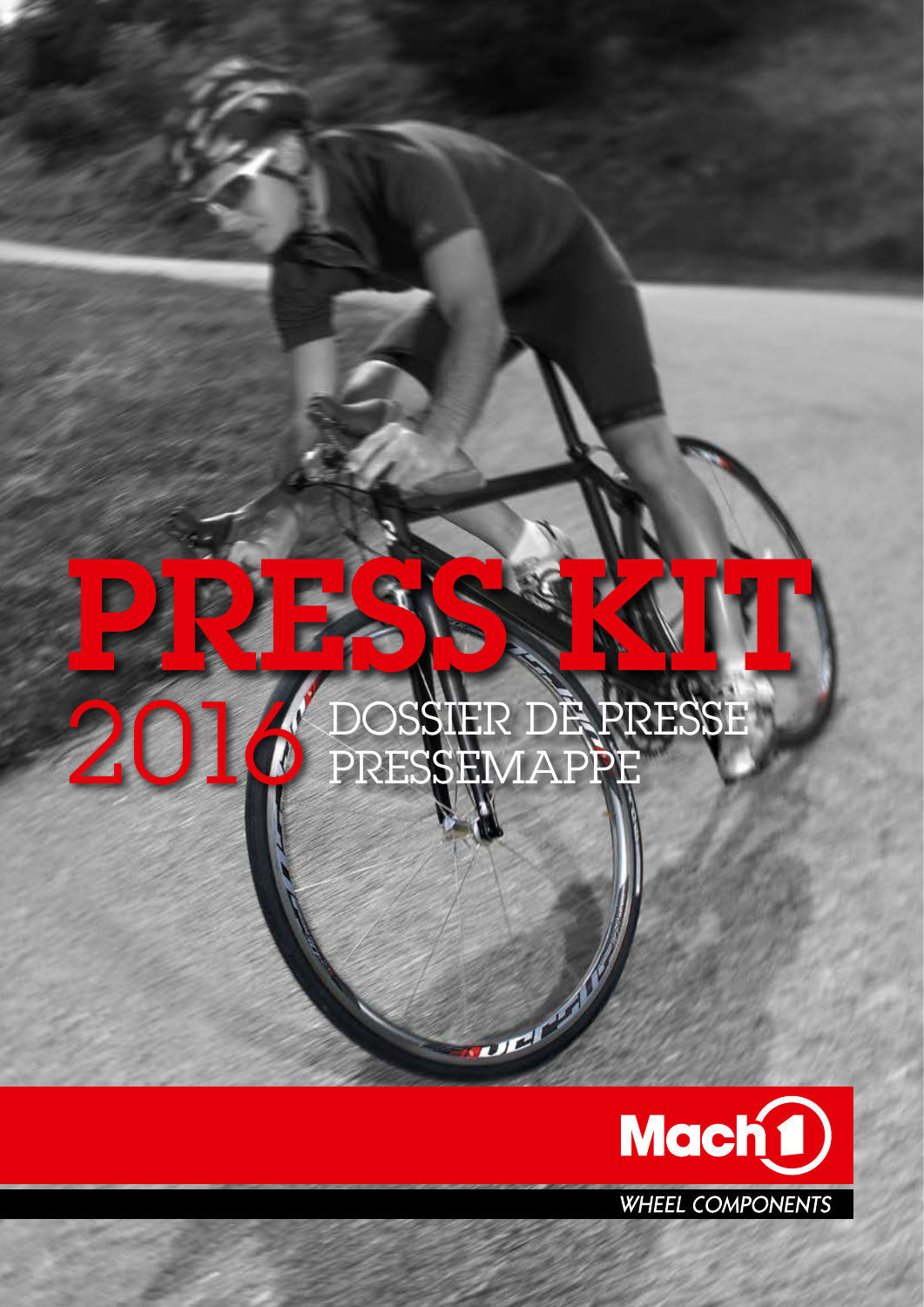# SUMMARY **SOMMAIRE ÜBERSICHT**

Editorial............................3 Mach 1, the company ......4-5 Our new products ...........6-11 Our leading models ......12-15

EDITO ...................................3 Mach 1, l'entreprise ..........4-5 Nos nouveautés ..............6-11 Nos modèles phares......12-15

Intro...................................3 Mach 1, das Unternehmen..4-5 Unsere Neuheiten ...........6-11 Unsere Core-Produkte ...12-15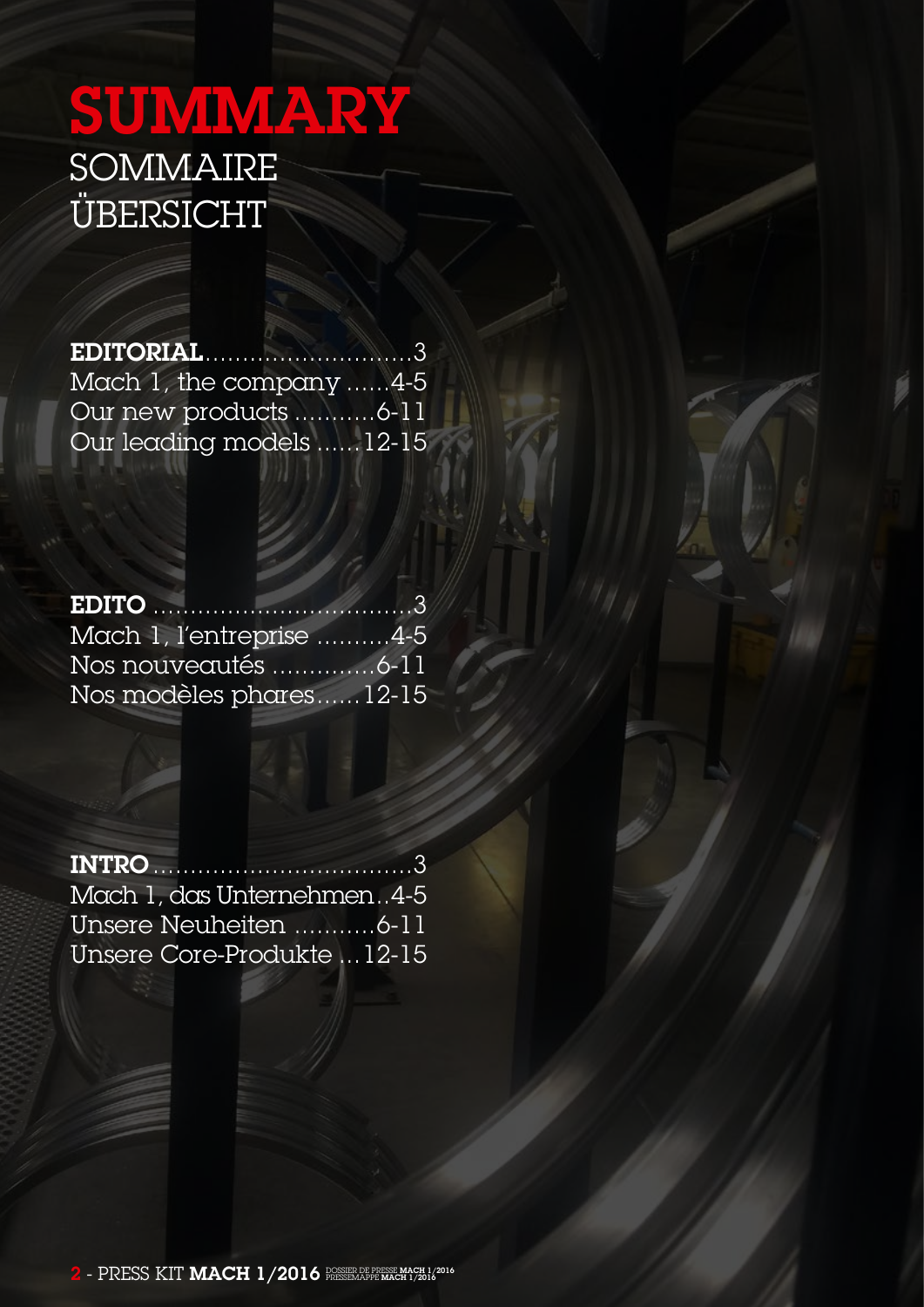# Editorial EDITO **INTRO**



Mach 1 components are sold every year. Thus experiencing on a day-to-day basis our commitment to a reliable and efficient production in the heart of Europe ever since 1937. Our choice of "Made in Europe" is the guarantee that our products, well known for their sustainability and their competitiveness, maintain a constant level of high quality. This is also the key to our service-minded approach, our « Just in time » solution, which ensures our clients with deliveries within 5 days or less all over Europe.

Centralising development and production in the same facility allows us to have an efficient innovation process. We are currently working on wider rims, adapted to 27,5+ and on sleeve jointed rims for road bikes mounted with V-brakes as well as disc-brakes.

We released different technologies in 2015: ETR (Easy Tubeless Ready), Wide Angle System and technical doubled butted profiled spokes. These technologies respond to the latest needs in the market and have been designed with our passion for cycling. You will find these innovations in this press kit.»

 $\overline{\text{GB}}$  « Close to 4 million bicycles with FR « Près de 4 millions de vélos  $\overline{\text{DE}}$ « Près de 4 millions de vélos vendus chaque année comportent des composants Mach1. Ils vivent ainsi au quotidien notre engagement pour une fabrication fiable, performante et assurée intégralement en France depuis 1937.

Loin des effets de mode, ce choix du "made in France" est pour nous la garantie du maintien d'un niveau constant de la qualité de nos produits, réputés pour leur durabilité et leur compétitivité. Il est aussi la clé d'un autre pan de notre ADN : le sens du service, notamment incarné dans le "Just in time", cette assurance pour nos clients de se voir approvisionnés en 5 jours maximum partout en Europe.

Enfin, réunir sur un même site conception et production nous permet d'innover avec réactivité. Nous travaillons actuellement sur des formats de jantes plus larges, adaptées au 27,5+ mais aussi sur des jantes manchonnées de route, montables aussi bien en V-brake qu'en disc. Sortis en 2015, technologies ETR (Easy Tubeless Ready), Wide Angle System et rayons rétreints de haute technicité sont autant d'exclusivités adaptées aux besoins des nouveaux marchés et nées de la passion des pratiquants que nous sommes. Des innovations à découvrir dans les pages de ce dossier. »

« Jedes Jahr werden circa 4 Millionen Fahrräder mit Mach 1 Bestandteile verkauft. Wir stehen seit 1937 täglich zu unserem Engagement für zuverlässige, leistungsfähige und vollständig in Europa hergestellte Produkte. Unabhängig von allen Modetrends, ist die Wahl des «Made in Europa» eine Garantie für unsere Produkte, bekannt für ihre Dauerhaftigkeit und Wettbewerbsfähigkeit, ständig auf hohem Qualitätsniveau zu halten. Es ist auch der Schlüssel zu einem anderen wichtigen Teil der DNA unseres Unternehmens: ein starker Sinn für Service, verankert durch unseren «Just-in-time» Service, der uns erlaubt unsere Kunden innerhalb 5 Tagen überall in Europa zu liefern.

> Die Tatsache, dass Entwicklung und Produktion sich an einem Standort befinden, ermöglicht uns schnell und zielgerecht zu innovieren.

Wir arbeiten gerade an breiteren Felgenmodellen, angepasst für das 27,5+ Format aber auch an Sleeved Felgen montierbar für V-brakes oder Scheibenbremsen. ETR-Technologie (Easy Tubeless Ready), Wide Angle System und neue profilierte Speichen sind Exklusivangebote, die sich den neuen Marktbedürfnissen anpassen und aus leidenschaftlicher Sportpraxis entstanden sind.

Zahlreiche Innovationen, die Sie auf den folgenden Seiten entdecken können. »



François Joly Sales and Marketing Manager Directeur Commercial et Marketing Vertriebs- und Marketingleiter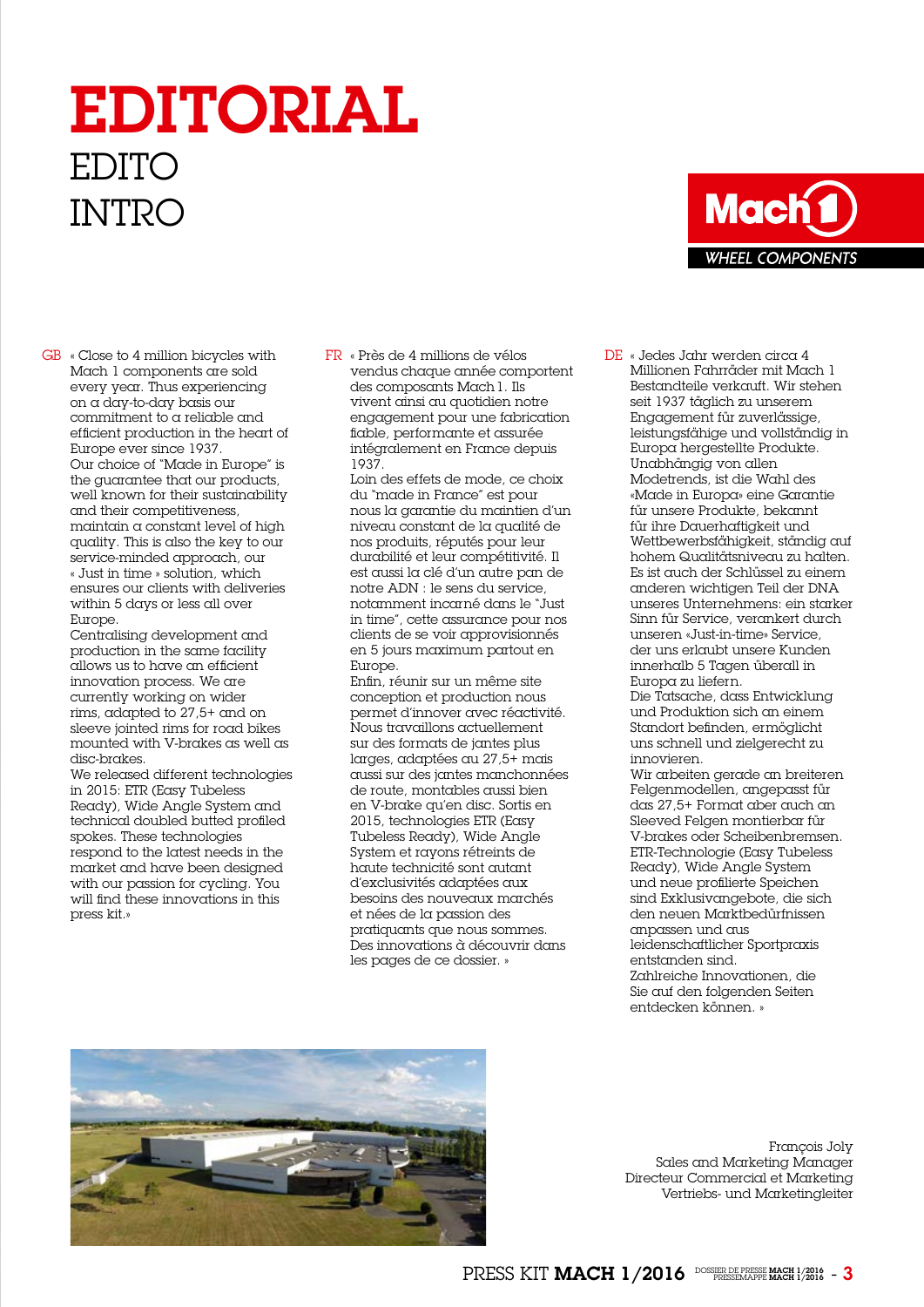# Sustainability, Competitiveness, Innovation and Service in the heart of Europe

Mach 1, l'entreprise Fiabilité, compétitivité, innovation et service en France

### Mach 1, Das Unternehmen Zuverlässigkeit, Wettbewerbsfähigkeit, Innovation und Servicequalität in Europa

#### GB A LONG HISTORY

In Marclopt, near St Etienne, in the historic industrial region of cycling, Mach 1 combines on one site the development, the production and the storage of all its products. It started with the production of spokes and nipples in 1937 and enlarged its production in 1996 by making rims. 20 years later Mach 1 has grown to a specialist in lightweight sleeve jointed rims, using various types of aluminium. Its long experience and innovative industrial culture for wheel components is completed by the company's machinery division, which is responsible for the design and industrialization of

*From city-bikes to e-bikes, over 80 years of savoirfaire in bicycles*

machines to assemble wheels and produce wheel components. A true cooperation, which stands for Mach 1's reputation of producing sustainable and qualitative products as well as offering good services.

*De la route au vélo à assistance électrique, près de 80 ans de savoir-faire au service du cycle*

#### FR UNE LONGUE HISTOIRE

À Marclopt, à côté de Saint-Étienne (42), en pleine terre industrielle et historique du cycle, le site de Mach 1 regroupe sur un seul et même lieu la conception, la production et le stockage de ses produits. Une activité commencée en 1937, avec la fabrication de rayons et d'écrous, et diversifiée en 1996, année de la sortie des premières jantes. Vingt ans plus tard, Mach 1 s'est affirmé comme un spécialiste des jantes manchonnées légères, recourant à divers types d'aluminium, pour répondre à tous les marchés. Cette expertise de longue date et cette culture d'innovation industrielle en matière de composants de roues, Mach 1 les complète par la conception et l'industrialisation de machines de montage de roues et de composants assurées par la division Mach 1 Machinery du groupe. Une véritable synergie, qui a forgé la réputation de fiabilité, sécurité, performance des produits et du service Mach 1.

#### DE EINE LANGE GESCHICHTE

In Marclopt, in der Nähe von Saint-Étienne (42), im historischen Industriegebiet der Fahrradherstellung, vereint die Betriebsstätte von Mach 1 in einem einzigen und gleichen Ort, Entwicklung, Produktion und Lagerung ihrer Produkte. Eine Tätigkeit, die 1937, mit der Herstellung von Speichen und von Nippeln begonnen hat, und 1996, sich mit der Herstellung der ersten Felgen diversifiziert hat. Zwanzig Jahre später, hat sich Mach 1 als Spezialist für leichte sleeved Felgen bewährt, die aus verschiedenen Aluminiumarten hergestellt werden, um den unterschiedlichen Marktbedürfnissen gerecht zu werden. Diese langjährige Expertise und die Industrie- und Innovationskultur im Bereich der Radkomponenten vervollständigt Mach 1 durch die Entwicklung und Industrialisierung von Radmontagemaschinen, die Abteilung « Mach 1 Machinery » der Gruppe. Eine wahre Synergie, durch

die es Mach 1 gelungen ist, sich eine Renommee für Zuverlässigkeit, Sicherheit und Leistungsfähigkeit ihrer Produkte und Dienstleistungen aufzubauen.

*Von der Strecke bis zum E-bike, fast 80 Jahre Know-How im Dienst des Rads.*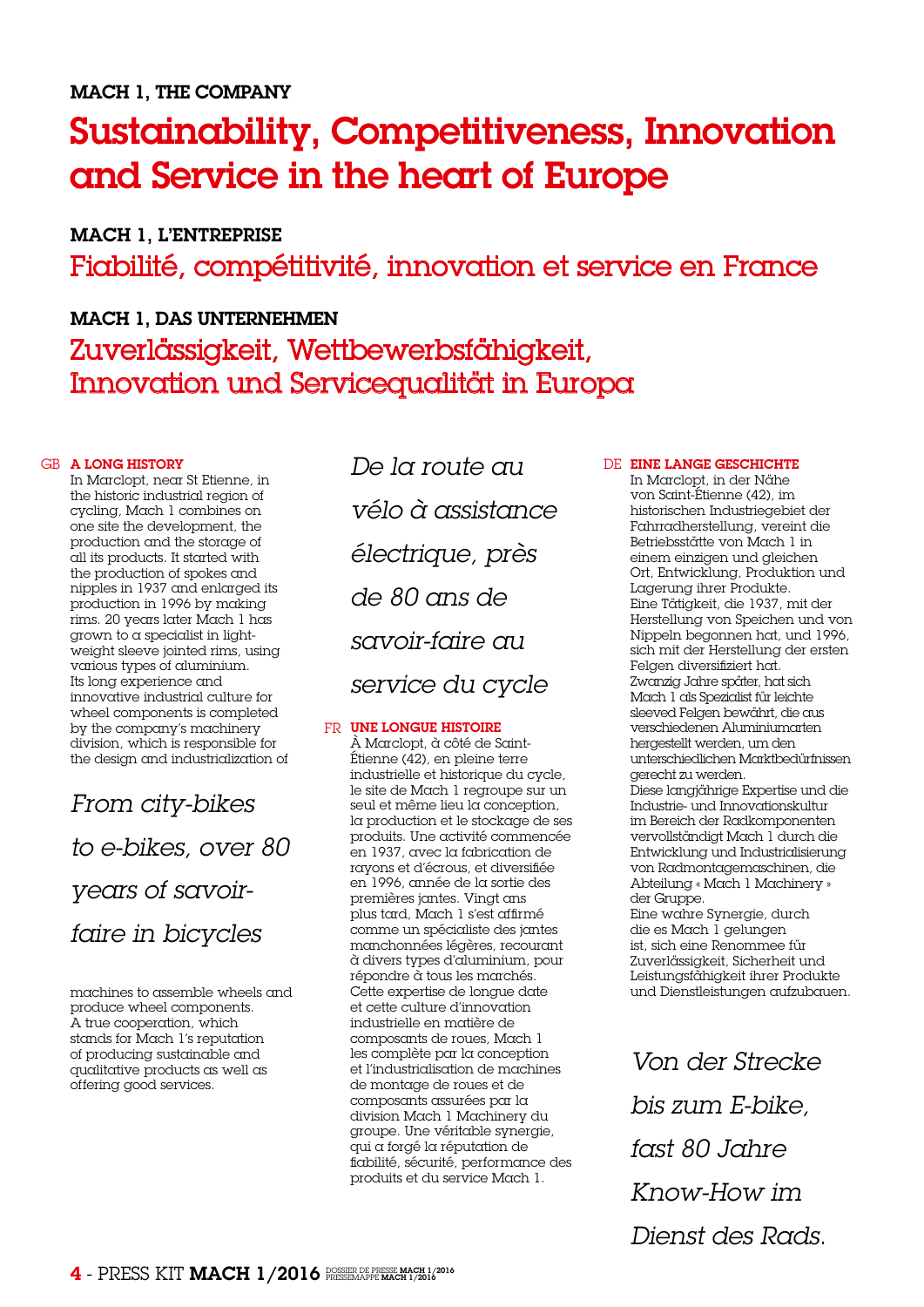#### Mach 1, the company

Mach 1, L'ENTREPRISE / Mach 1, Das Unternehmen

#### Facts and figures

- 20 million turnover, of which 80% is in export
- 10 000 m2, size of the Mach 1 factory
- $\bullet$  6.500 m<sup>2</sup> production area
- $\bullet$  3 500 m<sup>2</sup> storage area
- $\blacksquare$  500 m<sup>2</sup> office space
- 80 employees
- 280 million spokes per year
- Near 3 million rims per year
- 20% of the European spokes market
- 15% of the European rims market

#### ETR and Wide Angle System, 2 important innovations

Driven by passionate cyclists, Mach 1 has developed innovative solutions to answer the brands' needs, in direct contact with the demands of the manufacturers and the consumers. Every rim profile is developed internally by the company's R&D department. A result of this is the presentation of the ETR system (Easy Tubeless Ready) in 2015. The ETR solution is a definitive game-changer in for tubeless ready by making it easy to mount with  $\alpha$  simple  $\alpha$ ir pump. Furthermore, ETR is compatible with the ETRTO standards and thus adaptable to all types of tyres. Another technical innovation to improve wheels is the Wide Angle System. This specific technique allows the spokes' angle to gain 4° in all directions, which results in  $\alpha$ perfect alignment between nipples, spokes and hub.

#### « Just in time », an excellent service.

Mach 1 delivers to bicycle manufacturers all over Europe. And to allow them to offer flexibility, comfort and responsiveness to their clients, we created « Just in time « . A service that guarantees delivery all over Europe within 5 days or less. With 3500 m2 storage room in our factory we can answer the market's evolution.

#### GB FROUGHT AND EIGHDES SERVICE ANGLE SYSTEM, DE 2 brevets innovants clés

Portée par des passionnés, euxmêmes cyclistes, la marque Mach 1 a développé une culture de l'innovation adaptée aux besoins des marques. En prise directe avec les besoins des constructeurs et les attentes des consommateurs. Chaque modèle de jante, dessiné par le service R&D interne, est breveté. Résultat ? L'apparition, en 2015, du système ETR (Easy Tubeless Ready). Une solution qui révolutionne le tubeless ready en le rendant montable facilement, au moyen d'une simple pompe à air, et compatible avec les standards ETRTO, donc adaptable à tous les pneus du marché. Autre exclusivité <del>.</del><br>technique dédiée à l'amélioration des roues, le Wide Angle System. Cette technologie d'œilletage spécifique augmente de 4° les possibilités d'angulation des rayons et permet ainsi un alignement optimal entre l'écrou, le rayon et le moyeu.

#### Des chiffres et des lettres

- 20 millions de chiffre d'affaires, dont 80% sont réalisés à l'export
- $\bullet$  10 000 m<sup>2</sup>, la taille de l'usine Mach 1
- $\bullet$  6 500 m<sup>2</sup> dédiés
- à la production  $\blacksquare$  3 500 m<sup>2</sup> consacrés
- au stockage  $\bullet$  500 m<sup>2</sup> de bureaux
- 80 salariés
- 280 millions de rayons par an
- Près de 3 millions de jantes
- par an • 20% du marché européen
- des rayons
- 15% du marché européen des jantes

#### Le "Just in time", l'excellence du service

Mach 1 travaille avec des fabricants de vélo de toute l'Europe. Afin de leur assurer souplesse, confort et réactivité dans la gestion de leur logistique, l'entreprise a développé le service "Just in time", qui garantit la production et la livraison en Europe sous 5 jours maximum. Une réponse concrète et efficace à l'évolution constante des marchés pour les marques, rendue possible grâce aux 3500 m2 de l'usine dédiés au stockage.

#### DE ETR UND WIDE ANGLE SYSTEM, 2 wichtige Innovationen

Von Liebhabern getragen, die selbst Radfahrer sind, hat die Marke Mach 1 eine Innovationskultur entwickelt, die den Bedürfnissen der Marken angepasst ist. Ein direkter Draht zu den Bedürfnissen der Hersteller und den Erwartungen der Verbraucher. Jedes Felgenmodell, das von der internen Abteilung für Forschung und Entwicklung entworfen wurde, wird patentiert.

Mit welcher Folge? Die Entstehung, 2015, des ETR Systems (Easy Tubeless Ready). Ein Lösung, die das « tubeless ready » verbessert und einfach montierbar macht, mittels einer einfachen Luftpumpe, kompatibel mit den ETRTO Standards, und somit passend für alle Reifen des Marktes. Noch eine technische Exklusivität, die der Verbesserung der Räder, das Wide Angle System. Diese besondere Technologie erhöht die Winkelstellung der Speichen um 4 Grad und ermöglicht so ein optimale Angleichung der Nippel, Speichen und Nabe.

#### Das "Just in time", der optimale Service

Mach 1 arbeitet mit Fahrradherstellern in ganz Europa

Um Flexibilität, Komfort und Reaktionsfähigkeit im Management der Logistik zu optimieren, hat die Firma den Service "Just in time" entwickelt, der die Herstellung und Lieferung in Europa innerhalb 5 Tagen garantiert.

Eine effiziente und konkrete Antwort auf die ständige Entwicklung der Marken und Märkte, ermöglicht durch eine 3500 m2 grosse Lagerfläche.

#### Zahlen und Stichwörter

- 20 Millionen Umsatz, davon 80% im Export
- 10 000 m<sup>2</sup>, Betriebsstätte der Firma Mach 1
- 6 500 m2 für die Produktion
- 3 500 m2 für die Lagerung
- 500 m<sup>2</sup> Büroflächen
- 80 Angestellte
- 280 Millionen Speichen produziert pro Jahr
- Fast 3 Millionen Felgen produziert pro Jahr
- 20% des europäischen Speichenmarktes
- 15% des europäischen Felgenmarktes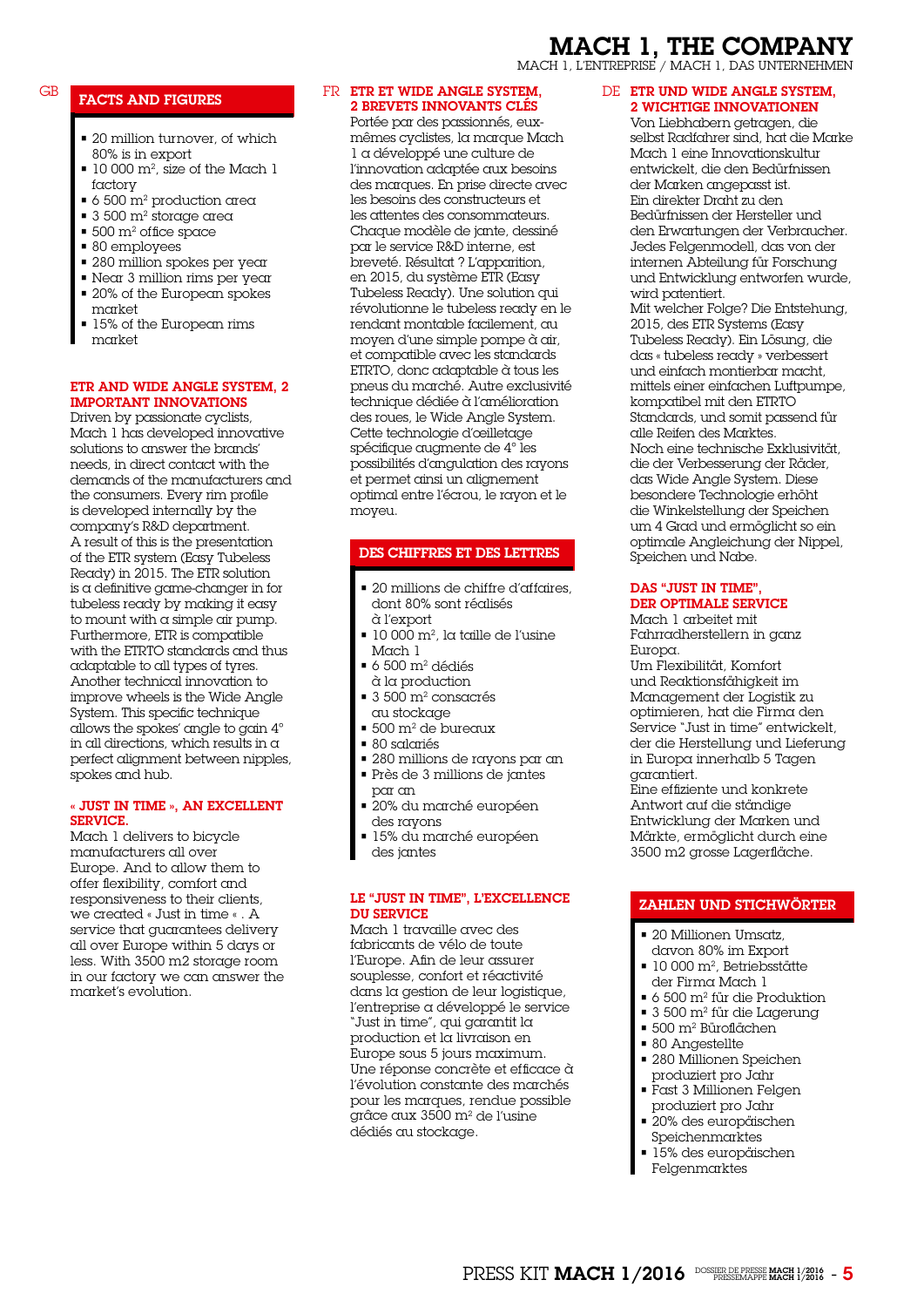# **JA Holdreich** N. wuveautés **MENNEL EINE** euh Nos no  $\overline{\mathbf{Z}}$ Die

*Our R&D service, located within our factory, works on the development of new products on all sections of the market.*

*Sur tous les segments du marché, le service R & D, interne à l'usine, travaille au développement de nouveaux produits.*

*Die Abteilung für Forschung und Entwicklung arbeitet an der Entwicklung von neuen Produkten für jedes Marktsegment.*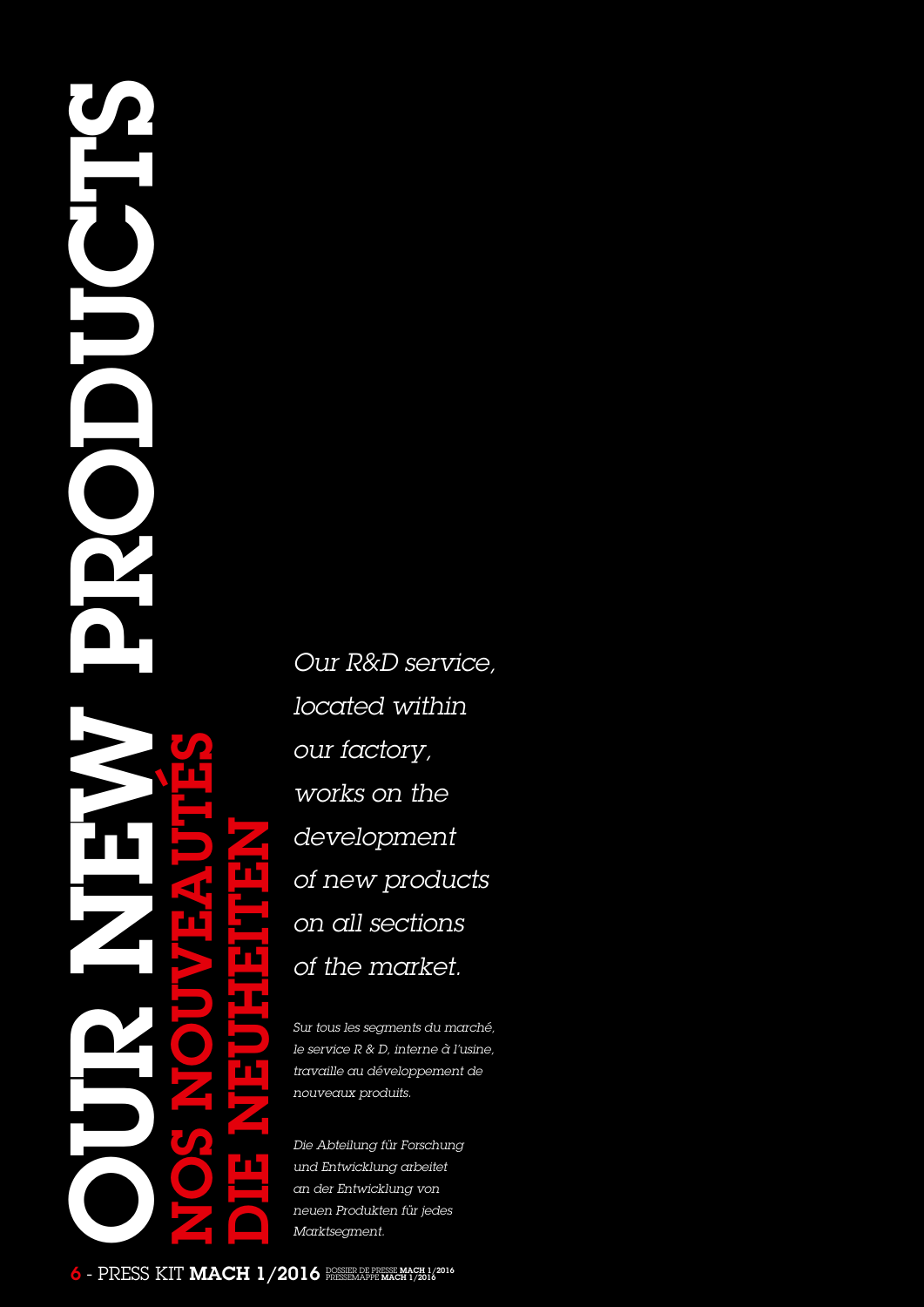

The use of all terrain gravel bikes, the American version of the European cyclo-cross, is gaining quickly in popularity. Given this fact, Mach 1 has developed a specific rim model that is slightly wider than road bike rims and designed for use with a disc brake.

In aluminium 6063T6, 540 g. Black anodizing.

« An aesthetically flawless product, especially adapted to the increasing popularity of gravel bikes », F. Joly

Synonyme d'évasion sur routes et chemins, pour sortir des sentiers battus, la pratique du gravel, déclinaison américaine du cyclocross européen, a le vent en poupe. Dans cet esprit, Mach 1 a développé un modèle de jante spécifique, au profil un peu plus haut et large que celui de ses consœurs de route, à freinage disque.

Aluminium 6063T6, 540 g. En noir anodisé.

« Un produit esthétiquement très soigné, spécifiquement adapté à la pratique qui monte », F. Joly

Die Gravel Praxis, die vom USA kommt und eigentlich vom Cyclo-Cross abstammt, eignet sich für ganz neue Abtenteuer auf Wegen und Routen und ist in vollem Aufschwung.

OUR NEW PRODUCTS NOS NOUVEAUTÉS / Die Neuheiten

> In diesem Sinne, hat Mach 1 ein spezifisches Felgenmodel entwickelt, mit einem breiteren besonderen Profil, etwas höher und breiter als das ihrer Mittbewerber im Radgeschäft und für Scheibenbremse geeignet.

> Aluminium 6063T6, 540 g. Schwarz anodisiert.

> « Ein Produkt mit sehr gepflegtem Design, spezifisch und an die steigende Praxis angepasst », F. Joly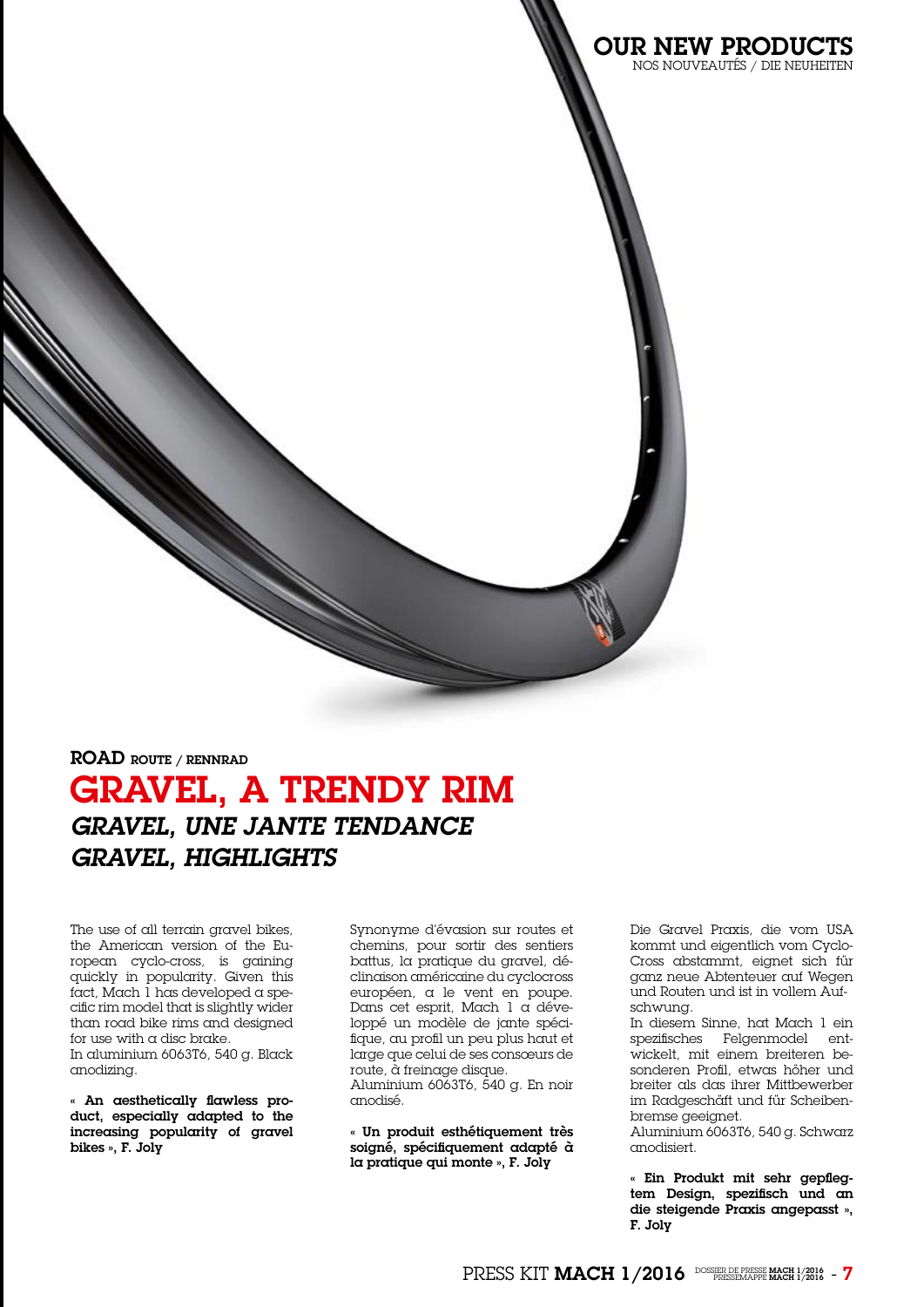

MTB VTT / MOUNTAINBIKE

# 5.50 SL, The ultimate rim for enduro *5.50 SL, L'ultime jante pour l'enduro 5.50 SL, Der ultime Felgen fürs Enduro*

Enduro is fast growing and needs reliable and highly performing products for the strenuous stages and an excellent rigidity/weight ratio for more physical runs. The 5.50 SL, the high-end innovation of Mach 1, was introduced at last year's Eurobike and released in January. It is available in 27,5 and 29 inches, sleeve fitted, equipped with ETR (Easy Tubeless Ready) and weighing only 530 g (27,5 inches).

In aluminium 6060T6, 560 g in 27,5; 590 g in 29. Black anodizing.

«A rim that combines all our technologies, a high end product for new markets », F. Joly

Pratique en développement, l'enduro nécessite des produits fiables et performants lors des spéciales exigeantes, mais aussi légers et rigides, pour les liaisons plus physiques. Sortie en production en janvier, la 5.50 SL est LA nouveauté haut de gamme signée Mach 1 sur ce segment. Déclinée en 27,5 et 29 pouces, manchonnée, elle bénéficie du système ETR (Easy Tubeless Ready) et n'affiche que 530 g (en 27,5) sur la balance.

Aluminium 6060T6, 560 g en 27,5 ; 590 g en 29. En noir anodisé.

« Une jante dotée de l'ensemble de nos technologies, pour un produit haut de gamme qui nous ouvre de nouveaux segments », F. Joly

Die Entwicklung der Enduropraxis braucht sichere und leistungsfähige Produkte für anspruchsvolle Specials, leicht und widerstandsfähig, für mehr körperliche Verbindungen.

Im Januar ist die 5.50 SL aus der Produktion gekommen. Sie ist das neue und hochwertige High-Light von Mach 1 auf diesem Segment. Ausgearbeitet in 27,5 und 29 Zoll, Sleeved Felgen, profitiert sie von dem ETR System (Easy Tubeless Ready) und zeigt nur 530 g (bei 27,5 Zoll) auf der Waage. Aluminium 6060T6, 560 g für 27,5

Zoll ; 590 g für 29 Zoll. Schwarz anodisiert.

« Eine mit der Gesamtheit unserer Technologien ausgestattete Felge, für ein hochwertiges Produkt, das uns neue Marktsegmente zugänglich macht », F. Joly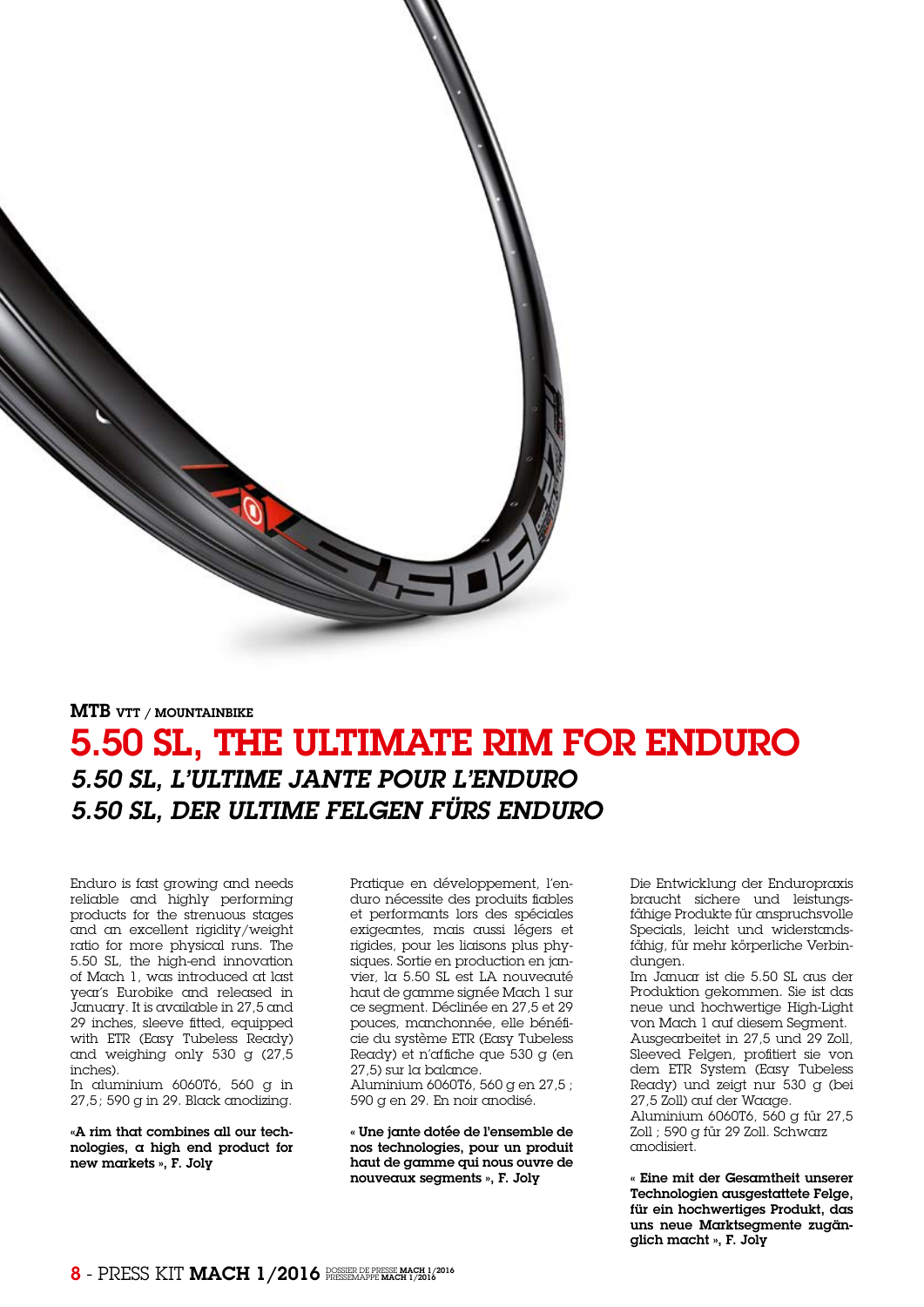

MTB VTT / MOUNTAINBIKE

# KLIXX, The privileged All-mountain/ enduro rim *KLIXX, Le segment all-mountain / enduro privilégié KLIXX, Das Segment all-mountain / Enduro*

Klixx covers all wheel sizes from 20 to 29 inches with a wide profile and a stylish design. It has been developed with a specific rim profile to allow easy mounting with ETR (Easy Tubeless Ready). In aluminium 6063T6, 620 g in 29; 410 g in 20 (Sizes 20, 24, 26, 27,5 and 29 inches). Black anodizing.

« Together with the Traxx (see p. 15), the Klixx was the rim that enabled the development of the Easy Tubeless Ready. Their 2 widths cover a wide range of bikes in the current market. They fully take their place on the 100 to 160 mm full-suspension bikes' market. », F. Joly

Du 20 au 29 pouces, la Klixx couvre l'ensemble des tailles de roues afin d'offrir un modèle au profil large à l'esthétique travaillée, spécifiquement conçu pour faciliter le montage en Easy Tubeless Ready. Aluminium 6063T6, 620 g en 29; 410 g en 20 (formats 20, 24, 26, 27,5 et 29 pouces). En noir anodisé.

« Avec la Traxx (voir p. 15), la Klixx est le modèle qui nous a permis de lancer le développement de la technologie Easy Tubeless Ready. Leurs deux largeurs différentes nous permettent de correspondre à l'ensemble des vélos du marché. Elles trouvent pleinement leur place sur les tout-suspendus de 100 à 160 mm. », F. Joly

Von 20 bis 29 Zoll, deckt Klixx das ganze Größenspektrum von Rädern, um ein Modell mit breitem Profil und ausgearbeitem Design anzubieten, spezifisch konzipiert für eine vereinfachte Montage im Easy Tubeless Ready.

Aluminium 6063T6, 620 g in 29 Zoll; 410 g in 20 Zoll (Formate 20, 20, 24, 26, 27,5 et 29 Zoll). Schwarz anodisiert.

« Mit Traxx (Seite 15), ist Klixx das Modell, das uns erlaubt hat die « Easy Tubeless Ready » Technologie zu entwickeln.

Erhältlich in zwei Breiten passt Traxx sich an alle Fahräder des Marktes an.

Diese Modelle haben einen unentbehrlichen Platz im Segment der vollgefederten Räder von 100 bis 160 mm. », F. Joly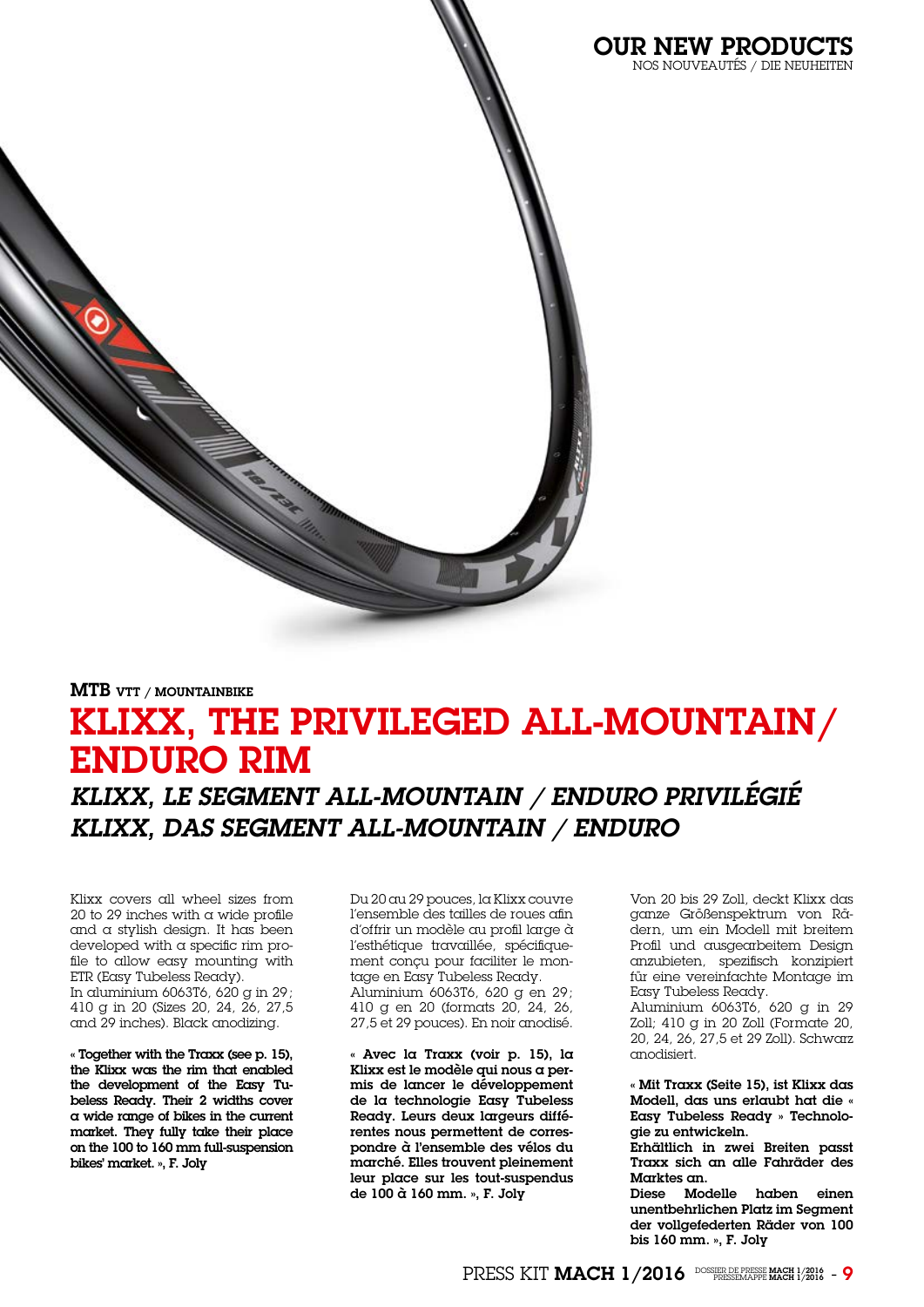

#### HYBRID HYBRIDE / ALLZWECKRAD

## KARGO, The oversized ally *KARGO, L'alliée surdimensionnée KARGO, Die ideale breite Felge*

The larger size (25 C) makes it possible to slightly reduce the tyre pressure for a balloon effect to gain stability. This is a real asset for models like the electric bike and heavy loading bikes that are currently expanding on different markets. Available in 20, 24, 26, 27,5 and 28 inches.

In aluminium 6063T6. From 395 to 620 g according to the size. Black anodizing.

« The perfect rim, especially for ebikes », F. Joly

Sa largeur plus prononcée (25 C) permet de sous-gonfler légèrement le pneu, afin de lui donner un effet ballon. Une solution qui offre ainsi la possibilité de gagner en stabilité. Un atout pour les modèles à assistance électrique et les vélos accusant un peu plus de charge, qui essaiment sur les différents marchés. Déclinée en 20, 24, 26, 27,5 et 28 pouces.

En aluminium 6063T6. De 395 à 620 g selon les tailles. En noir anodisé.

« Une jante parfaite pour les ebikes, notamment », F. Joly

Seine etwas stärkere Breite (25 C) ermöglicht es den Reifen etwas weniger aufzupumpen, um ihm einen gewissen Balloon Effekt zu geben.

Diese Lösung bietet uns die Möglichkeit mehr Stabilität zu erreichen. Ein grosses Vorteil für E-bikes und Fahrräder mit höherem Balast die auf den verschiedenen Märkten weitverbreitet sind.

Erhältlich in 20, 24, 26, 27,5 et 28 Zoll.

Aus Aluminium 6063T6. Gewicht von 395 bis 620 g je nach Grösse. Schwarz adonisiert.

« Die perfekte Felgen-Lösung für E-Bikes », F. Joly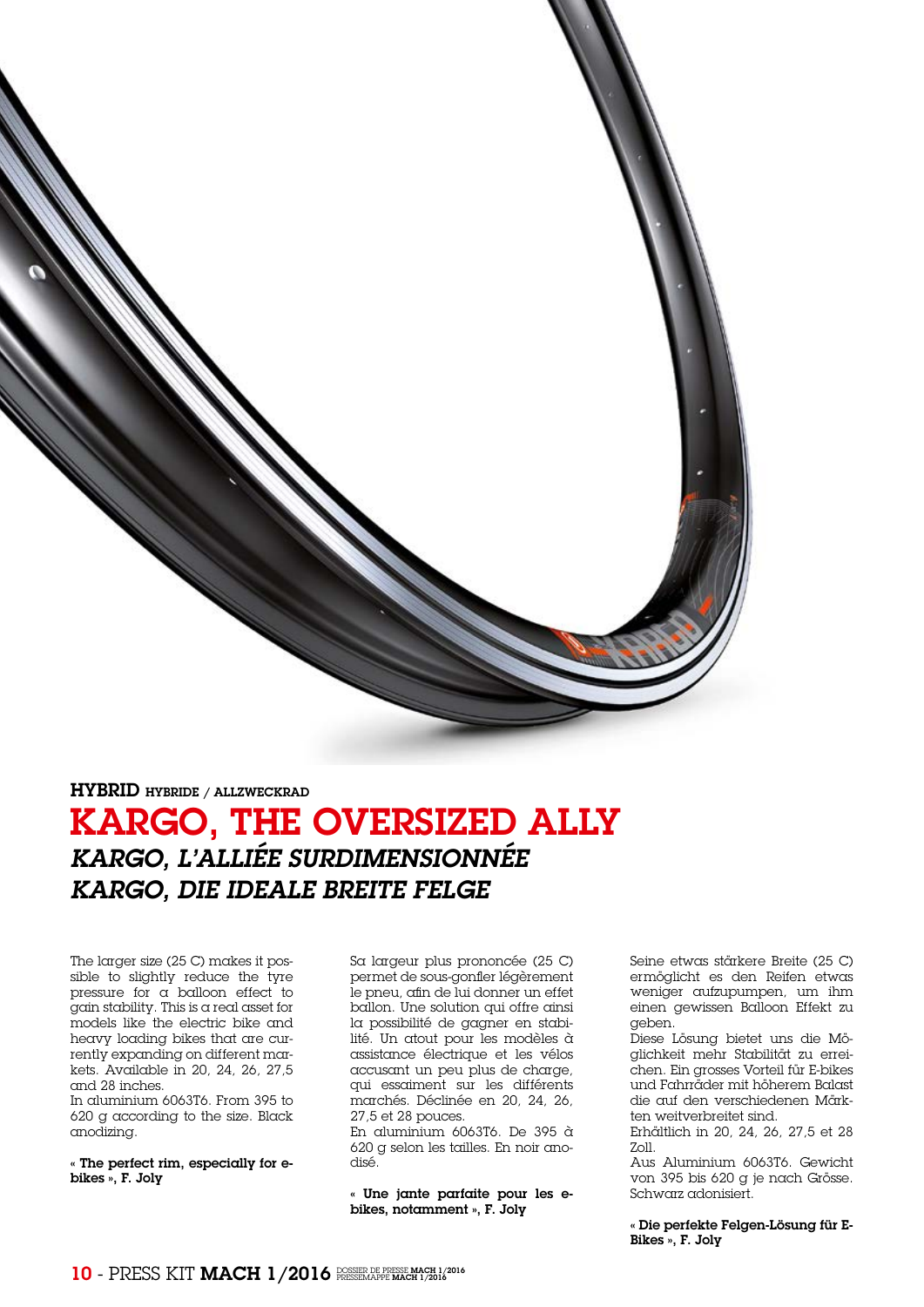SPOKES RAYONS / SPEICHEN

# PRIME 1+, The Rolls Royce of spokes *PRIME 1+, La Rolls des rayons PRIME 1+, Der Rolls Royce der Speichen*

Mach 1 has been the main manufacturer and developer of spokes in France for over 80 years. The Prime  $1+$  is a major asset to the very large range of spokes. The double reduced cross-section elliptic or bladed profile spoke in 18/8 stainless steel is light weighted and rigid and can easily be mounted on all standard hubs.

In Stainless Steel 18/8. 4,2 g. Elliptic or bladed profile. Black or natural.

« The Prime  $1+$  permits a gain of 2g per spoke without losing rigidity and offering a profiled spoke compatible with all standard hubs », F. Joly

Principale usine de rayons en France, Mach 1 développe ses produits depuis plus de 80 ans. Sa gamme très large, rare dans l'industrie du cycle, s'enrichit de ce modèle double rétreint profilé, léger et rigide, ultraperformant et précis. Plus fin, en inox 18/8, il existe en 2 profils différents (elliptic et bladed) et peut être monté sur tous les moyeux standards. En inox 18/8. 4,2 g. Profils elliptic ou bladed. En noir ou naturel.

« Sans perdre en rigidité, le dessin du Prime 1+ permet d'économiser 2 g au rayon tout en offrant un rayon profilé adaptable sur tous les moyeux », F. Joly

Als grösste Fabrik in diesem Bereich in Frankreich, entwickelt Mach 1 ihre Produkte seit mehr als 80 Jahren. Ihre weite Produktpalette, eine Seltenheit in der Fahrradindustrie, bereichert sich mit diesem doppeldickenden Speichenmodell, leicht und steif, sehr leistungsfähig und präzise. Feiner aus Edelstahl 18/8, gibt es zwei Profile (Elliptic et Bladed), die auf alle Standardnaben montiert werden können.

Aus Edelstahl 18/8. 4,2 g. Profil Elliptic oder Bladed. Schwarz oder natural.

« Ohne an Steifigkeit zu verlieren, hat das Design von Prime 1 ermöglicht 2 g an der Speiche zu sparen und eine profilierte Speiche, anpassbar mit allen Radnaben, zu schaffen », F. Joly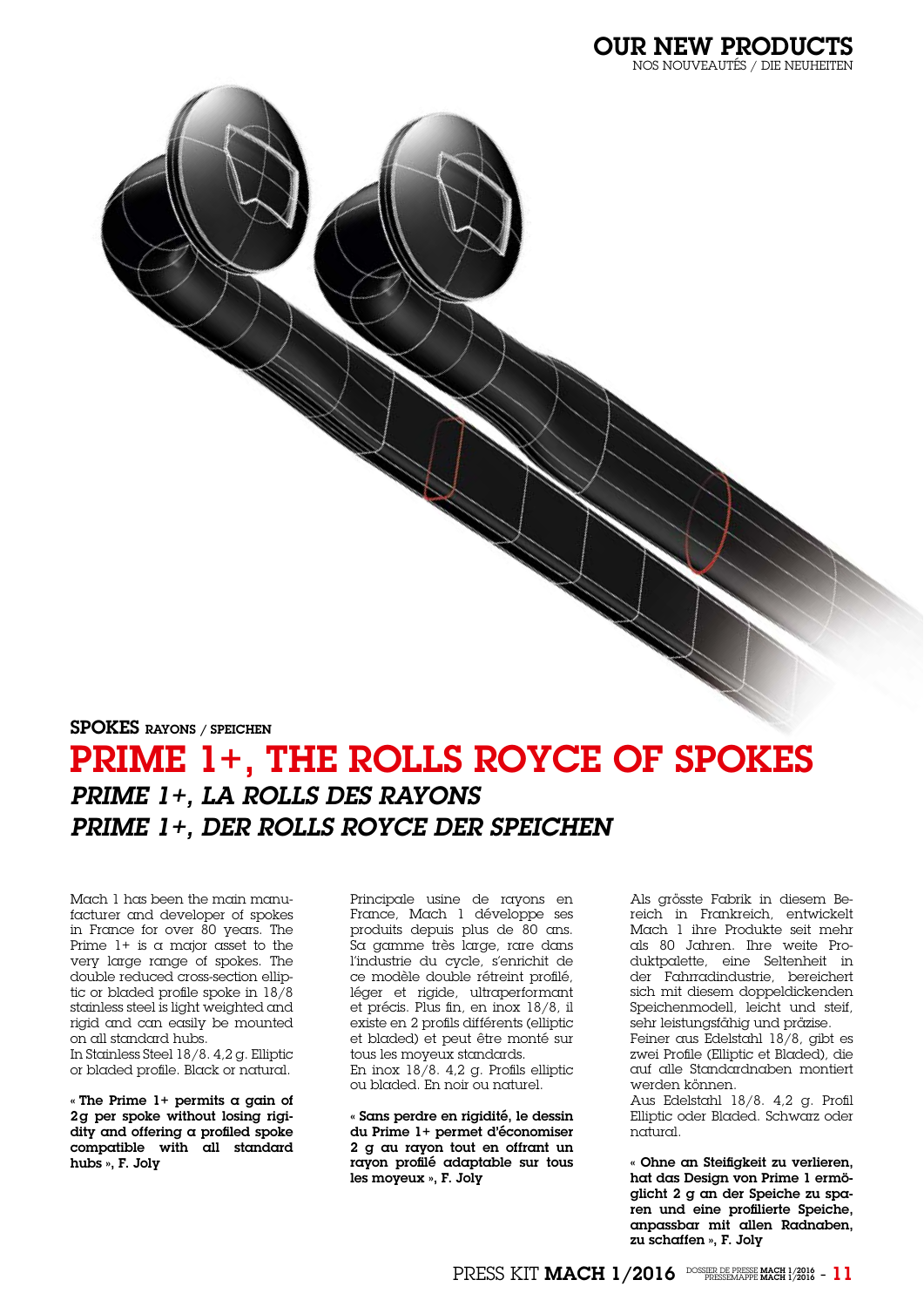# modèles phares ing C ghtp P. -Li hNos gdiHamodels **OUR LE**

<sup>s</sup>*Mach 1 has been producing bicycle rims for over two decades. This experience has forged the reputation of reliability and performance demonstrated by our flagship models.*

*Depuis deux décennies, Mach1 produit des jantes de vélo. Une expertise qui lui vaut sa réputation de fiabilité et de performance, symbolisée par les modèles stars de la gamme.*

*Ein Fachwissen, das einen guten Ruf für Zuverlässigkeit und Leistung geschaffen hat, verkörpert durch die unterschiedlichen Star-Modelle der Produktpalette.*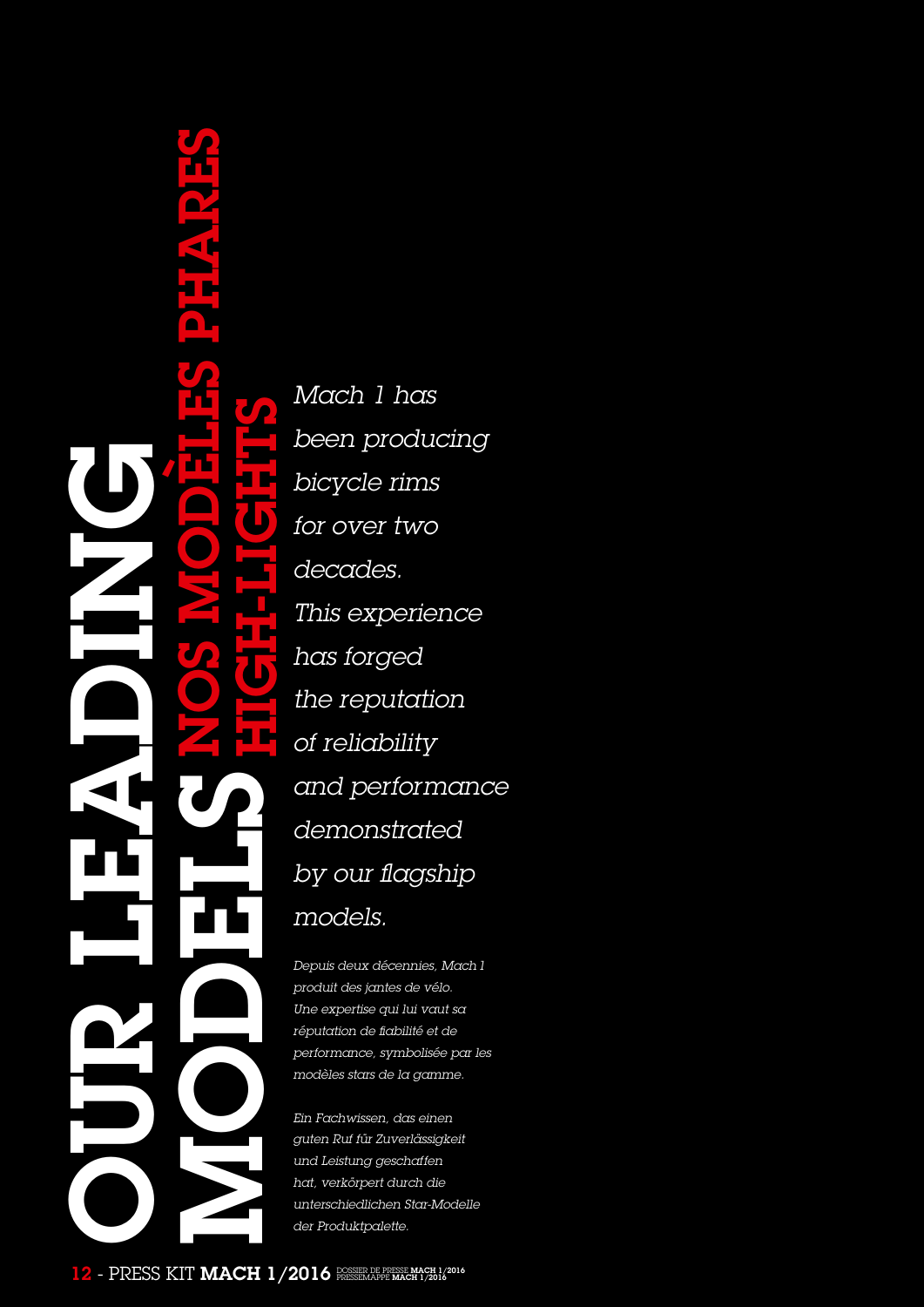

#### ROAD ROUTE / RENNRAD

## PULSE DISC, The « Ready to go » disc *PULSE DISC, Le « prêt-à-courir » en version disc PULSE DISC, Die perfekte Felge für Rennräder mit Scheibenbremsen*

The Pulse Disc is a semi profiled road racing rim developed for disc braking and appreciated for its optimal rigidity. A perfect example of the excellent performance and innovative talents of Mach 1. In aluminium 6063T6. 490 g. Black anodizing.

« Since the disc braking market is booming, the Pulse disc is ideally placed in this sector. Furthermore we can produce stylish refined rims without the braking surface.», F. Joly

Caractérisée par une rigidité optimale, la Pulse Disc est une jante course semi-profilée conçue pour frein à disque. Elle incarne l'exigence de performance et la capacité d'innovation signées Mach 1. En aluminium 6063T6. 490 g. En noir anodisé.

« Le freinage à disque est un marché qui va exploser. La Pulse Disc se place sur ce segment. En plus, cela nous permet de produire des jantes à l'esthétique plus épurée, sans la nécessité de la surface de freinage. », F. Joly

Gekennzeichnet durch optimale Steife, Pulse Disc ist eine halb-profilierte Rennradfelge entwickelt für Scheibenbremsen.

Sie verkörpert den Anspruch auf Leistung und die Innovationsfähigkeit von Mach 1.

Aus aluminium 6063T6. 490 g. Schwarz anodisiert.

« Scheibenbremsen sind voll im Aufschwung. Pulse Disc positionniert sich auf diesem Segment. Damit können wir Felgen produzieren, die reine Ästhetik zum Ausdruck bringen, ohne die Bremsefläche zu beeinträchtigen. », F. Joly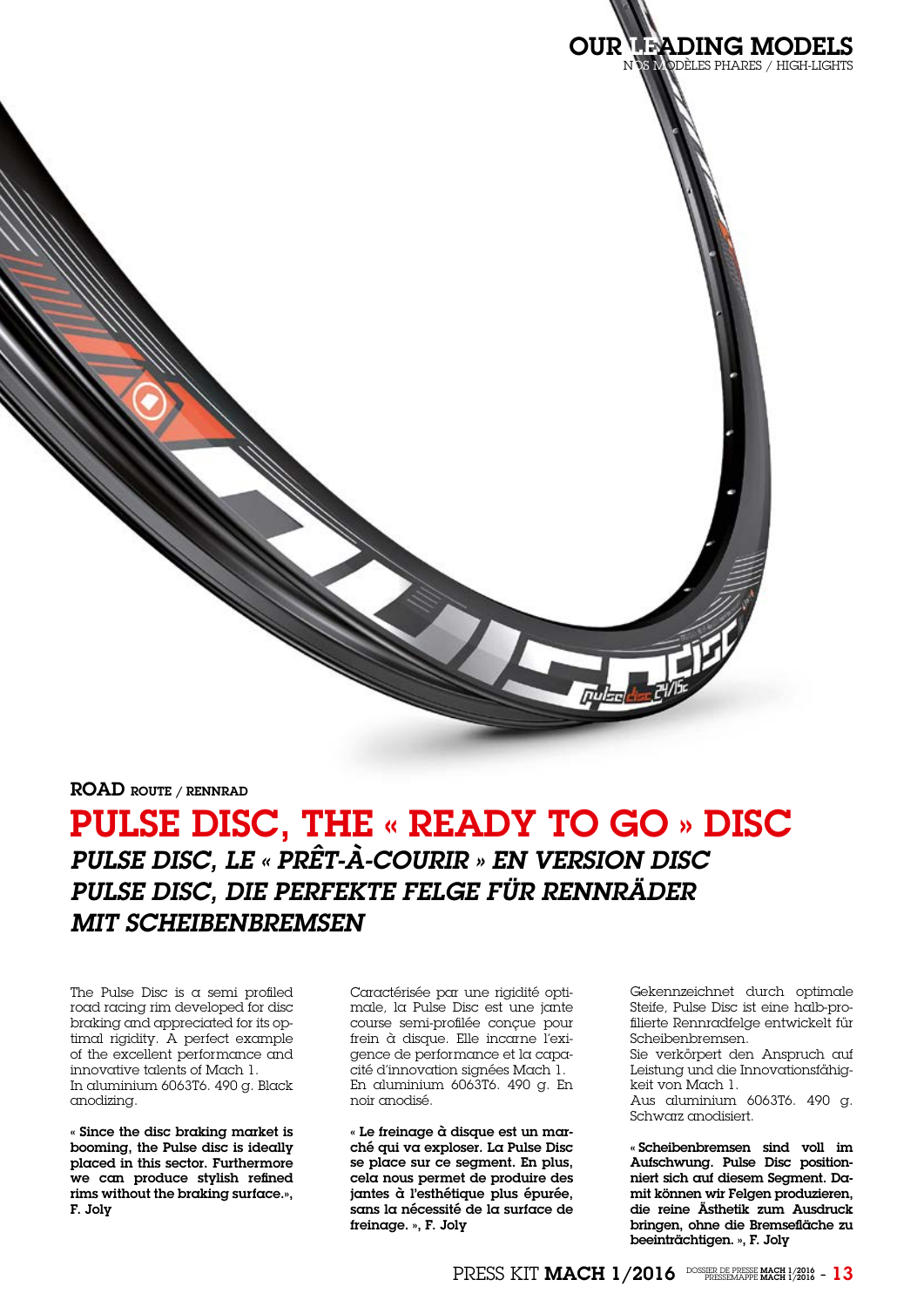HYBRID HYBRIDE / ALLZWECKRAD

# 630, AESTHETIC DESIGN *630, L'esthétique travaillée 630, Feines Design*

This rim is designed for hybrid bike models in the city bikes medium range sector which is a major Mach 1 market. This rim has a balloon profile and a refined design. In aluminium 6063T6, 520 g in 28 ; 470 g in 26. Black anodizing.

« The 630 is an attractive rim that immediately enhances the look of a Trekking bike or a traditional City-bike. », F. Joly

Destinée aux modèles hybrides, marché majeur de Mach 1, qui est l'un des acteurs principaux du segment vélo de ville milieu de gamme, cette jante au profil ballon offre une esthétique soignée. En aluminium 6063T6, 520 g en 28; 470 g en 26. En noir anodisé.

« La 630 est une belle jante, qui met immédiatement en valeur un vélo de trekking ou un city-bike traditionnel. », F. Joly

Bestimmt für Hybrid Modelle, Stammmarkt von Mach 1, einer der wichtigsten Akteure im Markt der Stadträder im mittleren Preissegment, diese Felge bringt eine feine Ästhetik zum Ausdruck. Aus Alluminium 6063T6, 520 g in 28 Zoll ; 470 g in 26 Zoll. Schwarz anodisiert.

« Das 630-Modell ist eine gutaussehende Felge, die ein Trekkingrad oder ein traditionnelles City-Bike sofort zum Ausdruck bringt. », F. Joly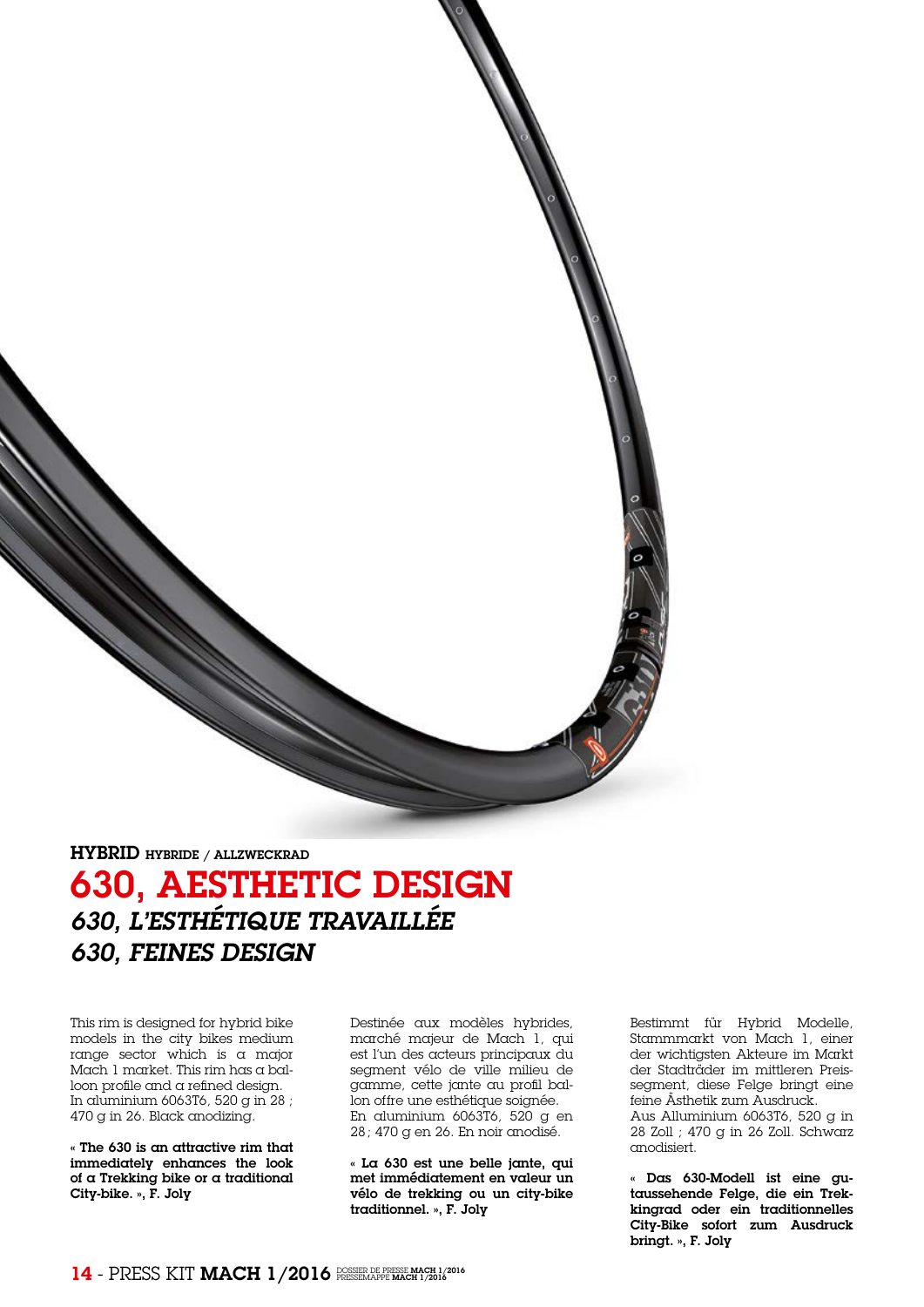

Used for all-mountain, crosscountry and marathon, the 3.90SL is the lightest rim in the Mach 1 MTB bike range.

In aluminium 6106T6. 430 g in 29 ; 410 g in 27,5. Black anodizing.

« At first the 3.90SL was developed for cross-country but due to the rise of new disciplines a large number of brands mount the rim on Gravel models. The rim will evolve and also become ETR. », F. Joly

MTB VTT / MOUNTAINBIKE

# 3.90 SL, The lightest rim of our production *3.90 SL, La plus légère de la production 3.90 SL, Die leichteste Mach 1 Felge*

Dédiée à une utilisation all-mountain, cross-country et marathon, la 3.90 SL constitue la jante la plus légère de la production Mach 1 en matière de tout-terrain. Le fruit de la maîtrise de la technologie du manchon forgé et embouti à froid. En aluminium 6106T6. 430 g en 29; 410 g en 27,5. En noir anodisé.

« Au départ, nous avions véritablement développé la 3.90SL pour le cross-country, mais avec l'émergence des nouvelles pratiques, de nombreuses marques la montent sur des modèles gravel. Elle va également évoluer et passera prochainement en ETR. », F. Joly

Bestimmt für eine all-mountain Nutzung, cross-country oder marathon, 3.90 SL ist die leichteste von Mach 1 hergestellte Felge im Strecken-Bereich. Enstanden aus der Berherrschung der Technologie für geschmiedete und kalt gestempelte Komponente. Aluminium 6106T6. 430 g in 29

Zoll; 410 g in 27,5 Zoll. Schwarz anodisiert.

« Ursprünglich haben wir die 3.90SL für Cross-Country entwickelt aber mit der Verbreitung von neuen Praxen, montieren viele Marken sie auf Gravel Modelle. Das 3.90SL Modell wird sich weiter entwickeln für ETR. », F. Joly



From cross-country to enduro, with a large 21C rim and a specific profile to allow easy mounting ETR, our patented technology, Traxx offers a high end product. An excellent price/versatility/performance ratio.

In aluminium 6063T6. 630 g in 29 ; 590 g in 27,5. Black anodizing.

#### MTB VTT / MOUNTAINBIKE

TRAXX, In the heart of the market *TRAXX, Dans le cœur du marché TRAXX, Im Herzen des Marktes*

Du cross-country à l'enduro, la Traxx a été conçue avec un profil haut, une largeur 21C et un profil bénéficiant de la technologie brevetée ETR, pour faciliter le montage en tubeless ready. Un rapport prix/polyvalence/performance optimum.

En aluminium 6063T6. 630 g en 29; 590 g en 27,5. En noir anodisé.

Vom Cross-Country bis zum Enduro, wurde Traxx konzipiert mit einem hohen Profil, einer Breite von 21C anhand der pattentierten ETR-Technologie, um die « Tubeless Ready » Montage zu vereinfachen. Ein optimales Preis-/Leistungsverhältnis mit vielseitiger Anwendbarkeit.

Aluminium 6063T6. 630 g in 29 Zoll; 590 g in 27,5 Zoll . Schwarz adonisiert.